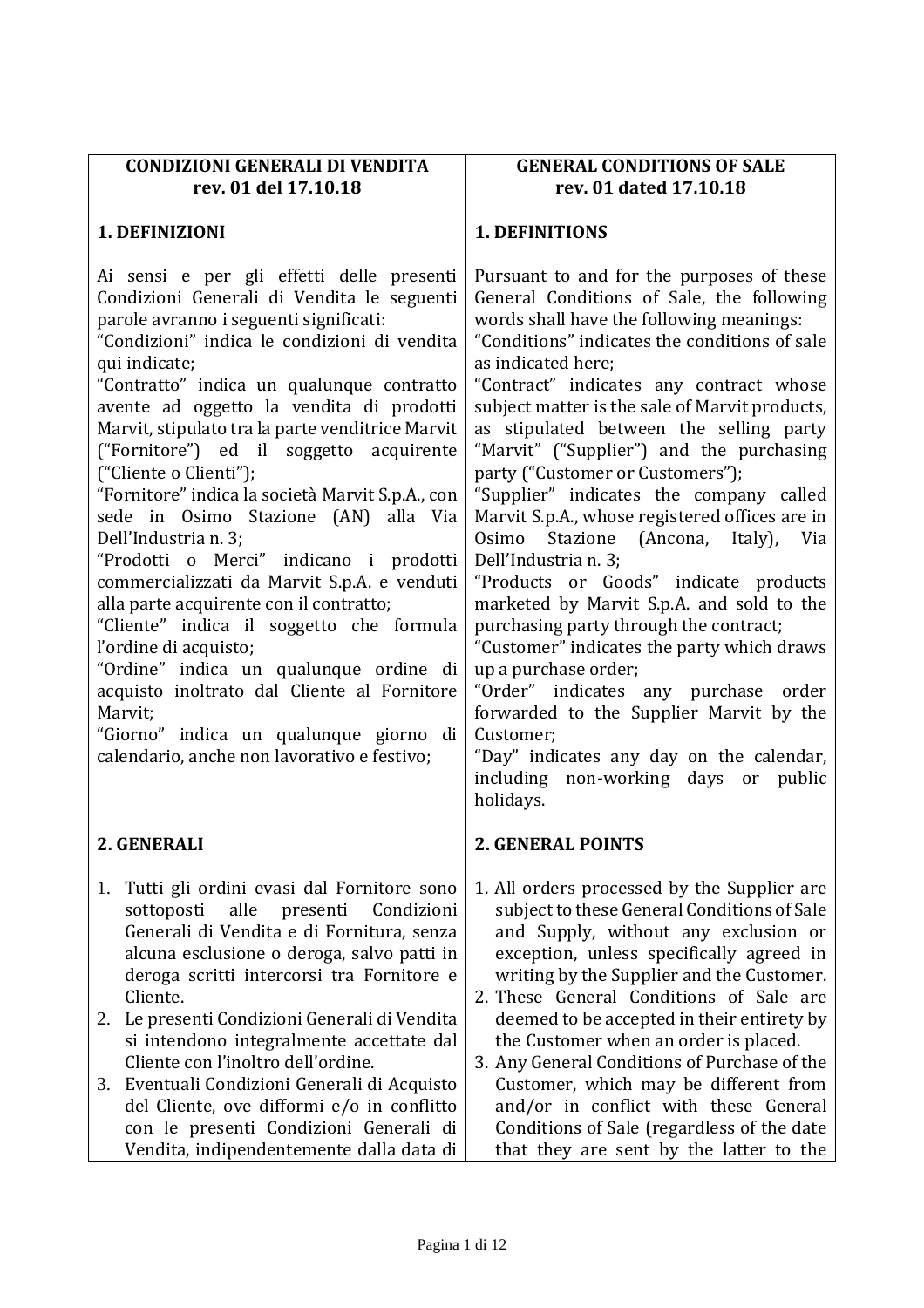loro inoltro di quest'ultime al Fornitore e dalla loro inconfutabilità, debbono in ogni caso intendersi prive di effetto giuridico e comunque rinunziate dal Cliente in favore delle presenti Condizioni Generali di Vendita sin dalla data di inoltro dell'ordine.

### **3. OFFERTE E ORDINI**

- 1. Le offerte inoltrate dal Fornitore al Cliente nonché il listino prezzi si intendono senza impegno e dunque non hanno alcun valore vincolante, né per quanto concerne il prezzo né per quanto concerne gli altri elementi ivi dichiarati, salvo diversa dichiarazione scritta. In particolare, in ipotesi di aumento del costo delle materie prime, in misura pari o superiore al 10% in un trimestre, è in facoltà di Marvit di adeguare proporzionalmente il listino prezzi senza preavviso.
- 2. L'ordine vale solo a titolo di prenotazione e dunque non impegna il Fornitore alla consegna, né totale né parziale.
- 3. L'ordine d'acquisto è da considerarsi proposta irrevocabile per il Cliente, ai sensi dell'art.1329 c.c. e pertanto rimarrà fermo per il periodo normalmente occorrente a Marvit per deliberare se accettarlo o meno e, in ogni caso, per un periodo non inferiore a dieci giorni dal momento in cui Marvit ne abbia avuto conoscenza. Qualsiasi modificazione all'ordine di acquisto sarà valida solo se accettata per iscritto da Marvit.
- 4. Marvit ha sempre diritto sia di accettare sia di rifiutare l'ordine. L'accettazione potrà essere sia manifesta mediante invio di c.d. "conferma d'ordine", sia tacita mediante l'esecuzione, anche parziale, dell'ordine.
- 5. Eventuali accordi particolari intercorsi, sia verbalmente sia per iscritto, con addetti e/o con personale del Fornitore e/o con rivenditori ed agenti di commercio di Marvit e/o comunque da

Supplier and regardless of their indisputability), must be regarded as being without legal effect and waived by the Customer in favour of these General Conditions of Sale as from the date on which the order is placed.

#### **3. OFFERS AND ORDERS**

- 1. Any offers forwarded by the Supplier to the Customer as well as the price list are deemed to be without commitment and therefore have no binding value, neither as regards prices nor as regards other statements made therein, unless a written statement to the contrary is made. In particular, if there is an increase in the cost of raw materials at a rate of 10% or more in a three-month period, Marvit is entitled to revise the price list proportionately without prior notice.
- 2. Orders are valid merely as a booking and are not, therefore, binding on the Supplier to make a total or partial delivery of the products.
- 3. Purchase orders are deemed to be irrevocable proposals for the Customer (pursuant to article 1329 of the Italian Civil Code) and will remain firm for the period of time normally required by Marvit to decide whether or not to accept them and, in any case, for a period of not less than ten days from the time when Marvit becomes aware of their existence. Any amendment to a purchase order shall only be valid if accepted in writing by Marvit.
- 4. Marvit is always entitled to accept or refuse an order. Acceptance may be expressed by sending what is known as "Order confirmation" or may be tacitly expressed by executing the order, even partially.
- 5. Any particular agreements made verbally or in writing, with the Supplier's staff and/or personnel and/or with Marvit's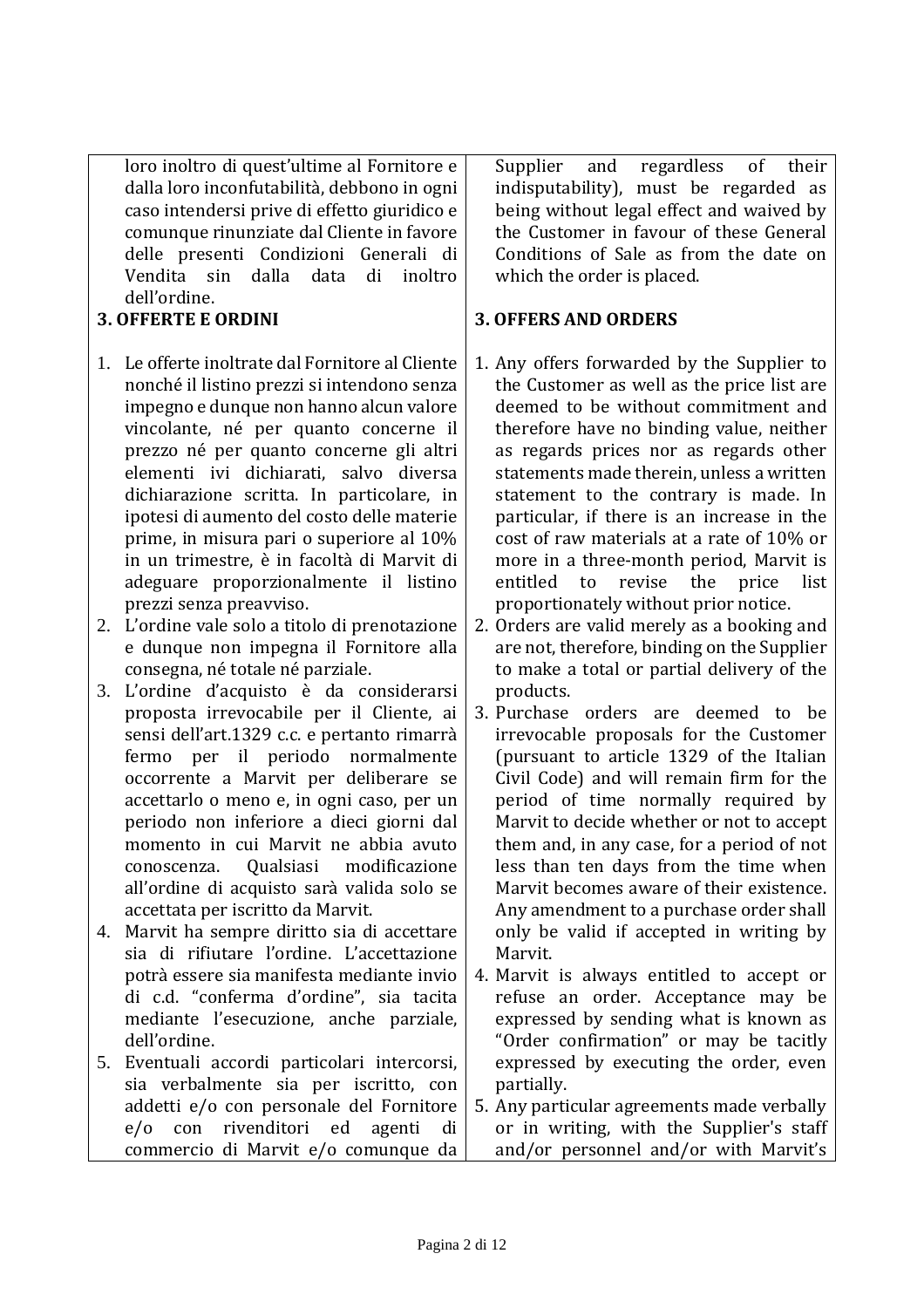persone che non la rappresentano legalmente non saranno validi se non espressamente richiamati e riprodotti nella conferma d'ordine.

- 6. Non si accettano ordini per valore netto inferiore ad € 1.000,00= (euro mille/00), salva accettazione scritta di Marvit.
- 7. I campioni vengono forniti soltanto a titolo oneroso; parimenti le eventuali lavorazioni propedeutiche alla predisposizione di preventivi richiesti dal Cliente si intendono a titolo oneroso: sarà onere di Marvit concordare in via preventiva il compenso con il Cliente. In caso di mancata negoziazione preventiva, il compenso verrà determinato secondo buona fede ed in via equitativa.
- 8. Eventuale documentazione di proprietà Marvit consegnata al Cliente per la stipulazione del contratto, a titolo esemplificativo e non esaustivo listini, fotografie, progetti, disegni, è da intendersi resa soltanto per una descrizione approssimativa e non specifica del prodotto ivi raffigurato. Il Fornitore si riserva la proprietà di quanto sopra. Non viene concesso alcun diritto di utilizzo e/o di copiatura. I suddetti documenti non possono essere resi accessibili a terzi. Il Cliente è tenuto a restituirli a Marvit a pronta richiesta ed in ogni caso non appena le trattative contrattuali falliscano o la documentazione non sia più necessaria per l'adempimento del Contratto. La fornitura di modelli non è compresa se non specificato in offerta.
- 9. I quantitativi forniti da Marvit possono variare in difetto o in eccesso in ragione del 10% rispetto ai quantitativi ordinati, ma in ogni caso verrà fatturato il quantitativo effettivamente fornito; pertanto, in assenza di patto scritto contrario, ai fini del corretto adempimento della prestazione, dovrà intendersi come correttamente

traders and business agents and/or persons who do not, in any case, legally represent the company, shall not be valid unless they are expressly referred to and reproduced in the order confirmation.

- 6. Orders with a net value of less than  $\epsilon$ 1,000.00= (one thousand  $\epsilon$ uros) are not accepted unless Marvit provides written acceptance.
- 7. Samples are only supplied if paid for; likewise any preparatory work necessary to draw up quotes requested by the Customer will be charged for. Marvit will make sure it contacts the Customer in advance to settle on the price. Should it not be possible to negotiate the price beforehand, the amount will be calculated in good faith and in a fair manner.
- 8. Any documentation belonging to Marvit that is handed to the Customer for the stipulation of the contract (which may be but is not limited to, price lists, photographs, plans or designs) is provided only as an approximate and nonspecific description of the products shown therein. The Supplier maintains the ownership of the above. No rights to use and/or to copy them is granted. The aforesaid documents cannot be made accessible to third parties. The Customer is obliged to return the documentation to Marvit when requested to do so, and in any case, as soon as any contractual negotiations break down or the documentation is no longer required for the fulfilment of the Contract. The supply of models is not included unless specified in the offer.
- 9. The quantities supplied by Marvit are subject to possible variations of 10% (either in excess of or short falling the quantity ordered), but in any case, the actual amount supplied will figure on the invoice; therefore, unless a written agreement has been made to the contrary, for the purposes of performance of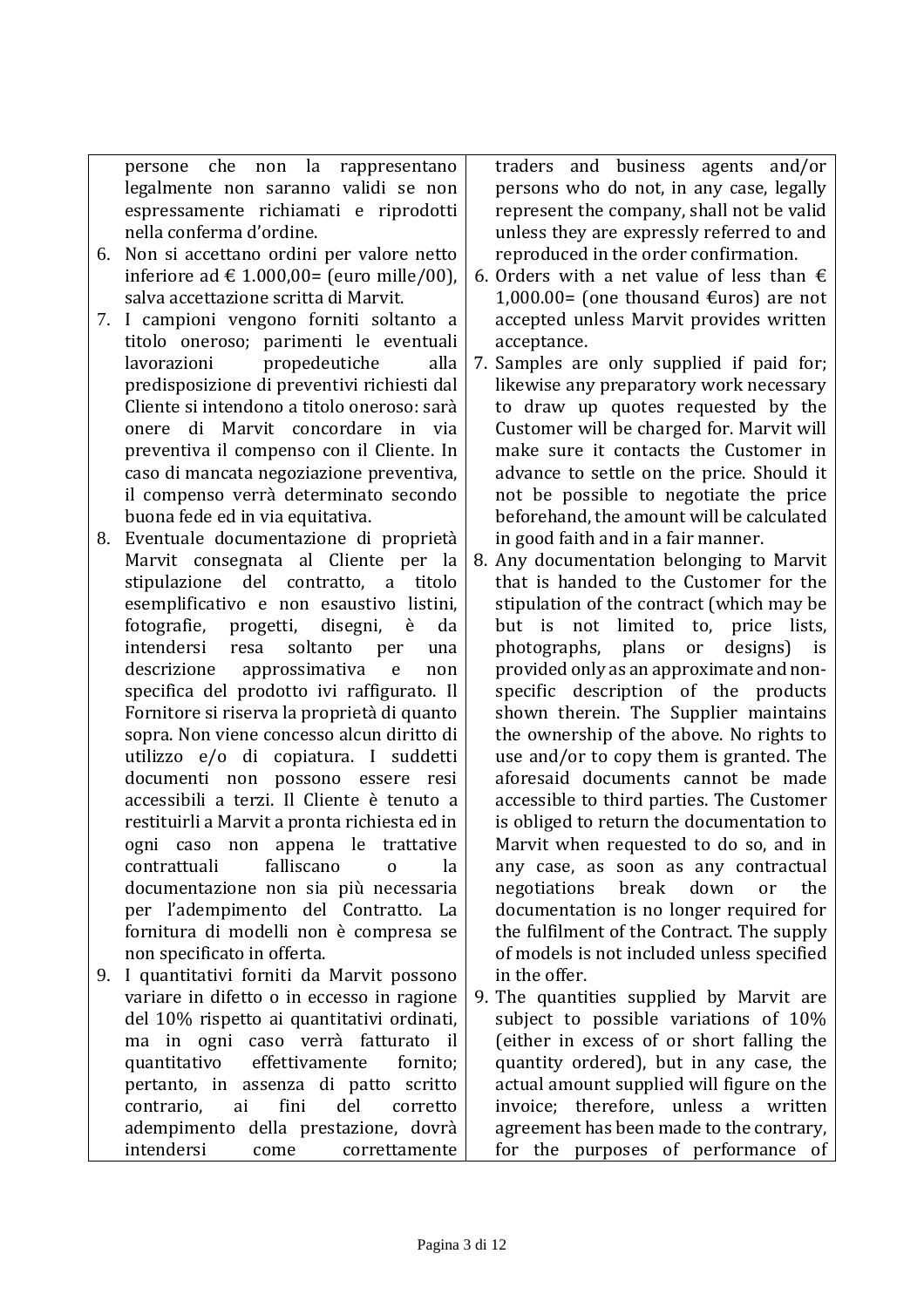adempiuta la prestazione da parte di Marvit in entrambi i casi (+/- 10% rispetto all'ordine).

## **4. PREZZI E PAGAMENTI**

- 1. I prezzi sono franco fabbrica e non comprendono di spese di trasporto, di imballaggio, assicurazione, imposte e altri oneri e/o costi accessori, salvo quanto specificamente disciplinato nei contratti individuali.
- 2. I prezzi sono al netto d'Iva, che verrà applicata nelle forme di legge e s'intendono validi unicamente sulla piazza specificata nella conferma d'ordine, o, in mancanza di questa, sulla piazza specificata nell'offerta, dunque non sono vincolanti per forniture su altre piazze.
- 3. Ai fini del calcolo del prezzo assumono riferimento soltanto le unità di misura adottate presso il Fornitore (peso, metro lineare, metro quadro, ecc.).
- 4. La valuta applicata da Marvit per i propri contratti è sempre l'€uro, quindi i contratti verranno negoziati e conclusi con tale valuta. Anche in ipotesi di uscita dell'Italia dal sistema monetario dell'euro, Marvit continuerà ad esigere il pagamento in €uro dei crediti derivanti dai contratti conclusi con i propri clienti.
- 5. Il pagamento del prezzo convenuto scade al ricevimento della fattura, netto e senza sconti, salvo diverse disposizioni contenute espressamente nella fattura e deve essere effettuato mediante bonifico bancario verso le coordinate bancarie rimesse da Marvit. Gli assegni e gli effetti cambiari non sono accettati, salvo diversa disposizione scritta a firma del legale rappresentante di Marvit. Gli assegni e le cambiali, laddove accettati, sono sempre da considerarsi assunti salvo buon fine.
- 6. Il pagamento del prezzo deve essere effettuato esclusivamente a Marvit,

contract, Marvit shall be deemed to have duly honoured its obligations in both circumstances (an oscillation of +/- 10% as compared to the original order).

### **4. PRICES AND PAYMENTS**

- 1. The prices are ex works and do not include costs for transport, packaging, insurance, taxes and other charges and/or accessory costs, unless otherwise specifically provided for in individual contracts.
- 2. The prices are net of VAT, which will be applied according to law, and are deemed valid solely for the location specified in the order confirmation, or, if this does not exist, for the location specified in the offer, and are not, therefore, binding for supplies sent to other locations.
- 3. For the purposes of calculating prices, only the units of measure used by the Supplier (weight, linear metre, square metre, etc.) assume significance.
- 4. Marvit always applies the  $\epsilon$ uro as standard currency for all its contracts. Therefore, all contracts will be entered into and fulfilled based on the  $\epsilon$ uro. Even if Italy secedes the European Monetary System, Marvit will continue to require payment in €uros for the receivables ensuing from contracts entered into with its customers.
- 5. Payment of the agreed price falls due when the invoice is received, net and without discount, unless other provisions are expressly included on the invoice, and must be made via bank transfer to the bank coordinates issued by Marvit. Cheques and bills of exchange are not accepted, unless otherwise provided for in writing and signed by the legal representative of Marvit. Whenever cheques and bills of exchange are accepted, they are always to be considered as received subject to collection.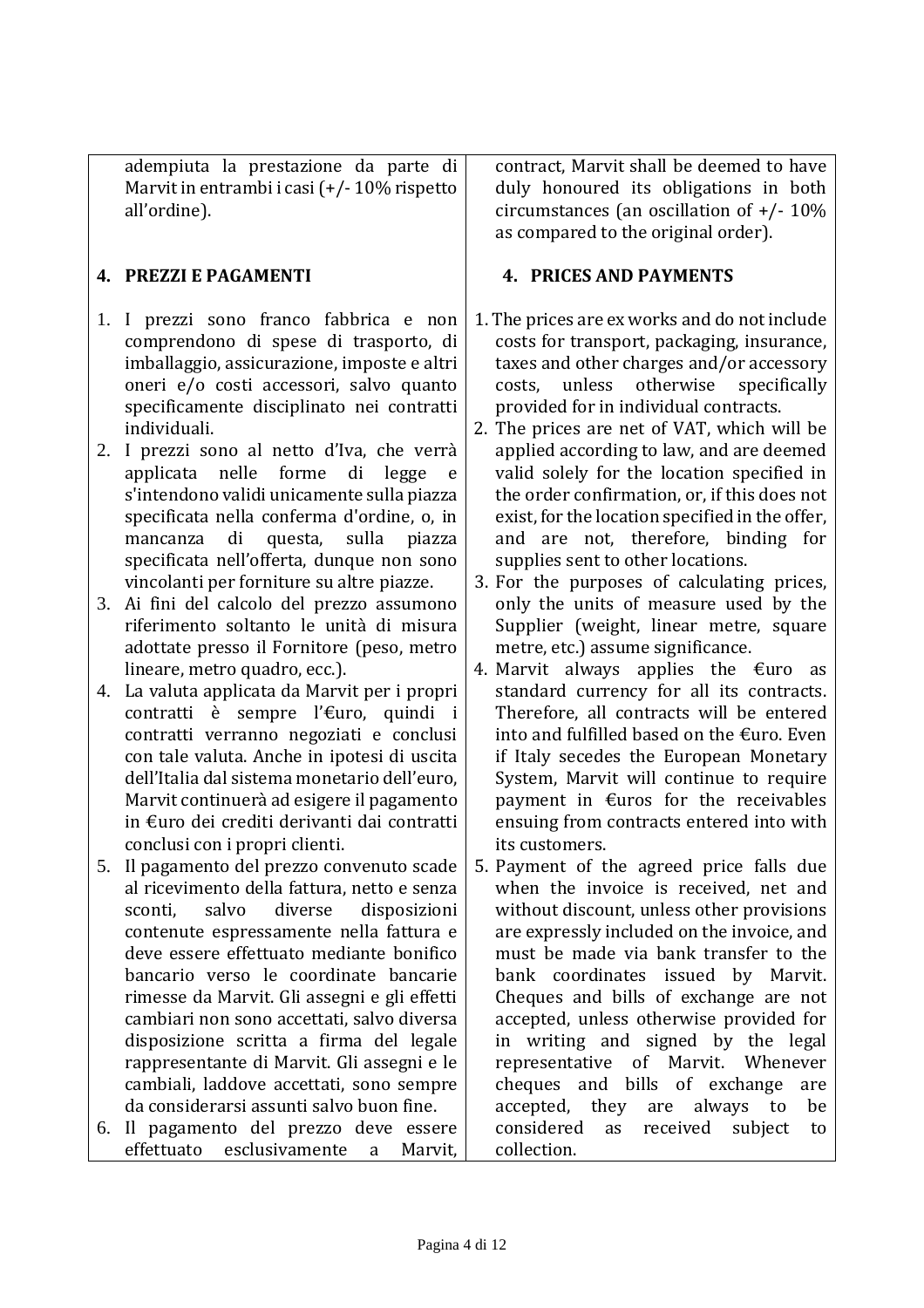| secondo le                                   | modalità stabilite da |           | 6. Total payment must be made exclusively    |
|----------------------------------------------|-----------------------|-----------|----------------------------------------------|
| quest'ultima. Pertanto,                      |                       | eventuali | to Marvit in line with the procedures        |
| pagamenti effettuati a mani di agenti di     |                       |           | established by the latter. Therefore, any    |
| commercio e/o venditori di Marvit, che       |                       |           | payments made to Marvit's business           |
| non siano stati previamente autorizzati      |                       |           | agents and/or traders, that have not had     |
| per iscritto, non saranno considerati validi |                       |           | prior written authorisation, shall not be    |
| e solutori.                                  |                       |           | considered valid.                            |
| 7. In caso di mancato pagamento del prezzo   |                       |           | 7. If payment is not made in accordance with |
| dovuto alle scadenze stabilite, il Cliente è |                       |           | the established due dates, the Customer is   |
| qutamaticamente costituite in mora           |                       |           | automatically placed in default with no      |

- automaticamente costituito in mora, senza necessità di previa richiesta e/o intimazione e sarà tenuto a corrispondere a Marvit gli interessi di legge.
- 8. Il mancato pagamento anche solo di parte del prezzo alle scadenze stabilite, legittimerà Marvit a sospendere e rifiutare l'esecuzione della propria prestazione ovvero a dichiarare risolto il diritto, senza necessità di previa diffida o intimazione, il contratto, salvo il risarcimento del danno. Parimenti il mancato pagamento anche di una sola scadenza legittimerà Marvit dal dichiarare il Cliente decaduto dal beneficio del termine.
- 9. In ogni caso Marvit avrà facoltà di sospendere e/o rifiutare la consegna dei beni oggetto di fornitura o di parte di essi, qualora, a suo insindacabile giudizio, siano venute meno ovvero vi sia il pericolo che vengano meno le garanzie di solvibilità del Cliente.
- 10. Luogo di pagamento del prezzo è, sempre e ad ogni effetto di legge e di contratto, la pagamento di ricevute bancarie o l'adozione di altri sistemi di pagamento analoghi costituirà semplice modalità d'incasso del credito, fermo restando che, anche in tal caso, luogo di pagamento rimarrà, ad ogni effetto, la sede legale di Marvit.
- automatically placed in default, with no requirement for prior requests and/or notification and will be obliged to pay
- Marvit legal interest. 8. Failure to pay even part of the price in accordance with the set due dates will give Marvit the right to suspend and withhold the execution of its services or declare the contract automatically terminated without the need to give prior written warning or formal notice, without prejudice to its right to obtain compensation for damages. Similarly the failure to pay even just one instalment will give Marvit the right to declare the Customer subject to an acceleration clause.
- 9. In any case Marvit will be entitled to suspend and/or refuse delivery of the goods being supplied (or part thereof), if, in its own irrefutable opinion, the Customer's solvency guarantees no longer exist or there is a risk that they might not exist.
- sede legale di Marvit. L'emissione per il 10. The place of payment of the price is always, and for all legal and contractual effects, the registered offices of Marvit. The issuing of collection orders for payment or the adoption of other similar payment systems will constitute a simple procedure for cashing receivables, on the understanding that, even in this case, the place of payment will remain, to all intents and purposes, the registered offices of Marvit.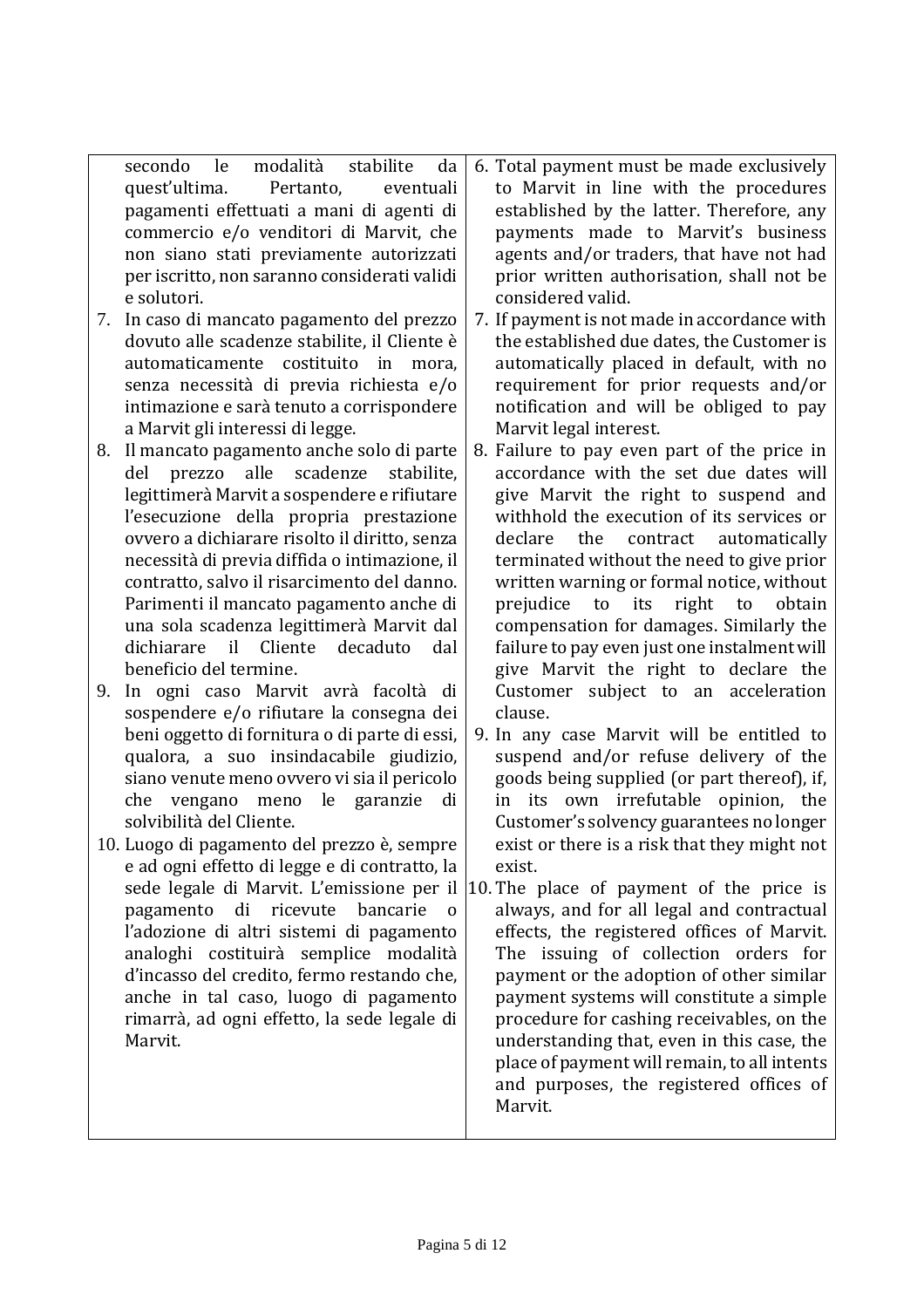|    | 5. FORNITURA, TERMINI DI CONSEGNA E                                                                                                                                                                                                                                                                                                                                                                                                                                                                                                                                                                                                                                                                                            | 5. SUPPLY, TERMS OF DELIVERY AND                                                                                                                                                                                                                                                                                                                                                                                                                                                                                                                                                                                                                                                             |
|----|--------------------------------------------------------------------------------------------------------------------------------------------------------------------------------------------------------------------------------------------------------------------------------------------------------------------------------------------------------------------------------------------------------------------------------------------------------------------------------------------------------------------------------------------------------------------------------------------------------------------------------------------------------------------------------------------------------------------------------|----------------------------------------------------------------------------------------------------------------------------------------------------------------------------------------------------------------------------------------------------------------------------------------------------------------------------------------------------------------------------------------------------------------------------------------------------------------------------------------------------------------------------------------------------------------------------------------------------------------------------------------------------------------------------------------------|
|    | <b>RESA DELLA MERCE</b>                                                                                                                                                                                                                                                                                                                                                                                                                                                                                                                                                                                                                                                                                                        | <b>CONSIGNMENT OF GOODS</b>                                                                                                                                                                                                                                                                                                                                                                                                                                                                                                                                                                                                                                                                  |
|    |                                                                                                                                                                                                                                                                                                                                                                                                                                                                                                                                                                                                                                                                                                                                |                                                                                                                                                                                                                                                                                                                                                                                                                                                                                                                                                                                                                                                                                              |
|    | anche<br>1. Le<br>consegne<br>possono essere<br>parziali e non possono pertanto essere<br>rifiutate dal Cliente, il quale non potrà<br>pertanto invocare per tale motivazione<br>l'annullamento dell'ordine.                                                                                                                                                                                                                                                                                                                                                                                                                                                                                                                   | 1. Deliveries can also be partial and cannot<br>therefore be refused by the Customer.<br>The Customer cannot cancel an order<br>due to a partial delivery.<br>Goods consignment is made according to<br>2.                                                                                                                                                                                                                                                                                                                                                                                                                                                                                   |
| 2. | La merce viene resa secondo le condizioni<br>pattuite con il cliente, ma il trasferimento<br>della proprietà avviene con la consegna al<br>vettore.                                                                                                                                                                                                                                                                                                                                                                                                                                                                                                                                                                            | the conditions agreed upon with the<br>customer, but transfer of ownership<br>takes place when the merchandise is<br>handed over to the carrier.                                                                                                                                                                                                                                                                                                                                                                                                                                                                                                                                             |
|    | 3. La merce viaggia a spese e rischio di<br>Marvit, salva diversa pattuizione espressa.                                                                                                                                                                                                                                                                                                                                                                                                                                                                                                                                                                                                                                        | Goods travel at the expense and risk of<br>3.<br>Marvit, unless other express agreements                                                                                                                                                                                                                                                                                                                                                                                                                                                                                                                                                                                                     |
| 4. | Qualora l'uscita<br>della<br>merce<br>dal                                                                                                                                                                                                                                                                                                                                                                                                                                                                                                                                                                                                                                                                                      | exist.                                                                                                                                                                                                                                                                                                                                                                                                                                                                                                                                                                                                                                                                                       |
|    | magazzino Marvit avvenga in ritardo, per<br>causa non imputabile a Marvit, per data di<br>evasione dell'ordine si intende la data di<br>messa a disposizione della merce presso il<br>magazzino Marvit.                                                                                                                                                                                                                                                                                                                                                                                                                                                                                                                        | If there is a delay in the goods leaving the<br>4.<br>Marvit warehouse due to reasons not<br>ascribable to Marvit, the date the order<br>is dispatched is the date on which the<br>goods are made available at the Marvit                                                                                                                                                                                                                                                                                                                                                                                                                                                                    |
| 5. | Nessun caso di eventuali danni e/o avarie<br>e/o carenze quantitative di prodotti,<br>derivanti dal trasporto, conferirà diritto al<br>Cliente di ritardare il pagamento delle<br>emesse da Marvit oppure a<br>fatture<br>trattenere parzialmente o totalmente<br>l'importo delle fatture in compensazione.<br>Inoltre, ove il trasporto avvenga a spese e<br>rischio di Marvit, sarà onere del Cliente, a<br>termini<br>di<br>legge,<br>segnalare<br>documentalmente e tempestivamente sui<br>documenti di trasporto i danni e/o le<br>avarie e/o le carenze quantitative di<br>prodotti onde consentire a Marvit e/o al<br>destinatario l'esercizio<br>delle<br>azioni<br>risarcitorie e/o indennitarie verso il<br>vettore. | warehouse.<br>No product damages and/or breakages<br>5.<br>and/or quantitative shortfalls due to<br>transport will give the Customer the<br>right to delay payment of invoices issued<br>by Marvit or to partially or totally<br>withhold the<br>invoice<br>amounts<br>in<br>Furthermore,<br>compensation.<br>when<br>transportation takes place at Marvit's<br>risk and expense, the onus will be on the<br>Customer, in accordance with the<br>requirements of the law, to provide<br>prompt and documented notification on<br>the transport documents as regards<br>product damage and/or breakages<br>and/or quantitative shortfalls so that<br>Marvit and/or the recipient can exercise |
| 6. | Marvit avrà facoltà di effettuare, a seconda<br>delle proprie contingenti disponibilità,<br>consegne parziali. In tale ipotesi, rimane<br>fermo l'obbligo, per il Cliente, di procedere<br>comunque al pagamento del prezzo, alle<br>scadenze stabilite dalle fatture.                                                                                                                                                                                                                                                                                                                                                                                                                                                         | their right to file for damages and/or<br>compensation from the carrier.<br>6. Marvit shall be entitled to make partial<br>deliveries, in accordance with its own<br>contingent supplies. In this case, the<br>Customer is still obliged to effect                                                                                                                                                                                                                                                                                                                                                                                                                                           |
| 7. | Qualsiasi sia la pattuizione in ordine alle<br>modalità di resa delle merce, ai fini<br>sostanziali e contrattuali per luogo di                                                                                                                                                                                                                                                                                                                                                                                                                                                                                                                                                                                                | payment of the price on the due dates<br>indicated in the invoices.                                                                                                                                                                                                                                                                                                                                                                                                                                                                                                                                                                                                                          |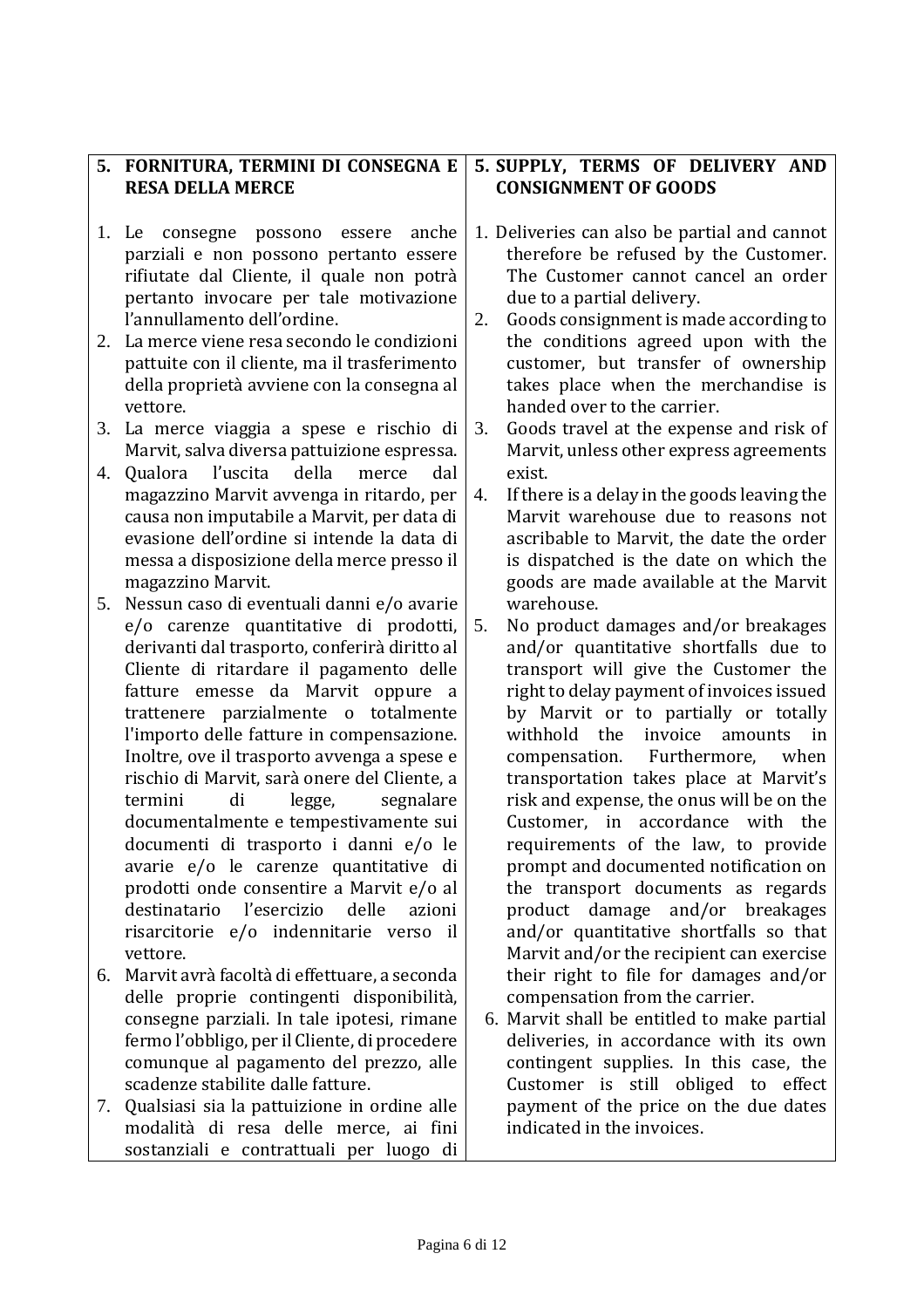consegna delle merci dovrà intendersi sempre e comunque lo stabilimento Marvit, sito in Stazione d'Osimo (AN) Italia.

- 8. I termini di consegna, se specificati, debbono sempre intendersi come meramente indicativi, cosicché la violazione del termine di consegna non costituisce inadempimento contrattuale e non conferisce diritto al Cliente alla percezione di alcun indennizzo e/o risarcimento, né alla corresponsione di interessi su anticipi eventualmente versati.
- 9. La rilevanza del termine di consegna ai fini dell'adempimento dovrà risultare esclusivamente da apposito atto scritto, contestuale all'ordine, firmato dal legale rappresentante Marvit.

10. I termini di consegna debbono intendersi comunque automaticamente prorogati nei seguenti casi:

- a. cause non imputabili a Marvit o riferite ad eventi di forza maggiore;
- b. impossibilità o difficoltà di approvvigionamento delle materie prime;
- c. indisponibilità delle maestranze necessarie, scioperi, tumulti d'ogni tipo, intemperie ed eventi climatici e/o naturali, impedimenti e difficoltà dei trasporti;
- d. inadempienza alle condizioni di pagamento da parte del committente.

# **6. IMBALLO**

1. Costi supplementari per imballi che esulano dagli standards sono a carico dell'acquirente. Casse, container e pallets rimangono di proprietà di Marvit, salvo accordi diversi, oppure il Cliente

- 7. Whatever agreement is made regarding the procedures for delivering the goods, for substantive and contractual purposes, the place of delivery of the goods shall always and in all cases be considered to be the Marvit plant, located in Stazione d'Osimo (Ancona), Italy.
- 8. The delivery terms, if specified, must always be regarded as merely a guide, so that no breach of the delivery terms can give the Customer the right to receive any damages and/or compensation, or any payment of interest on advance payments made.
- 9. The relevance of the term of delivery for the purposes of its fulfilment must be exclusively part of a specific written deed signed by the legal representative of Marvit at the same time as the order.
- 10 . The delivery terms must, however, be regarded as automatically deferred in the following situations:
	- a. for reasons not ascribable to Marvit or that are due to events of force majeure;
	- b. the impossibility or difficulty in getting supplies of raw materials;
	- c. the non-availability of the necessary workforce, strikes, disturbances of any kind, bad weather and climatic and/or natural events, hindrances and difficulties in transportation;
	- d. non-fulfilment of payment conditions on the part of the customer.

# **6. PACKAGING**

1. Supplementary costs for packaging which is over and above normal standards are paid for by the Purchaser. Crates, containers and pallets remain the property of Marvit, unless otherwise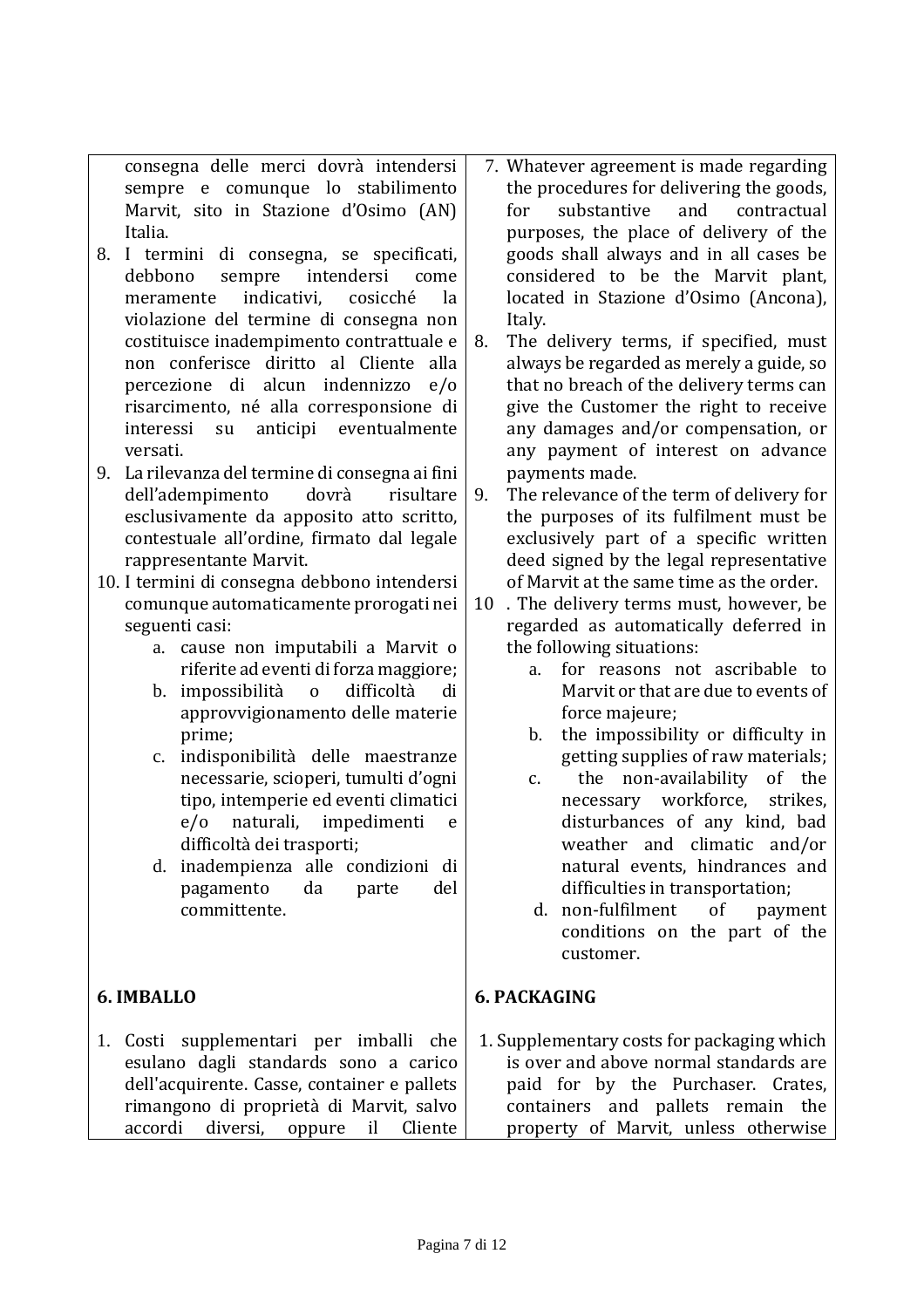provvederà separatamente al loro pagamento.

- 2. Il materiale d'imballaggio dovrà essere restituito a Marvit a semplice richiesta di questa, in conformità con le istruzioni rese da Marvit, e franco d'ogni spesa.
- 3. Nel caso di imballi di proprietà Marvit risultati danneggiati, persi o non restituiti, Marvit si riserva il diritto di emettere rispettiva nota d'addebito e di fatturarne l'importo.

# **7. GARANZIA**

- 1. La garanzia è limitata ai prodotti di progettazione Marvit e non si applica ai prodotti realizzati secondo disegno e progetto del committente. Marvit garantisce contro difetti di costruzione e materiali per 12 mesi, con decorrenza dalla data di spedizione.
- 2. La garanzia è limitata alla sostituzione delle parti che presentassero irregolarità di funzionamento. I prodotti dovranno essere spediti secondo le condizioni pattuite con il cliente e debitamente imballati. I prodotti riparati saranno restituiti alle condizioni di resa previste nell'ordine originario.
- 3. In caso di lavorazioni eseguite da Marvit su disegno fornito dal Cliente, Marvit risponde soltanto della conformità del prodotto al disegno consegnato dal Cliente. Marvit è assolutamente esonerata da responsabilità per danni derivanti da improprio utilizzo di un prodotto eseguito su disegno fornito dal Cliente, dopo la consegna al Cliente, come pure sarà esente da responsabilità per eventuale inadeguatezza del prodotto agli scopi prefissatisi dal Cliente, ignorando Marvit l'utilizzo finale del prodotto ed obbligandosi Marvit esclusivamente a realizzarlo come richiesto dal Cliente con il disegno fornito.

agreed, or the Customer shall pay for them separately.

- 2. Packaging material must be returned to Marvit upon mere request, in compliance with the instructions provided by Marvit and will be free of any charge.
- 3. If packaging belonging to Marvit is damaged, lost or not returned, Marvit reserves the right to issue a related debit note and issue an invoice for the amount.

## **7.GUARANTEE**

- 1. The guarantee only covers products designed by Marvit and does not apply to products that have been manufactured according to the Customer's designs and plans. Marvit provides a guarantee against manufacturing or material defects for 12 months from the shipping date.
- 2. The guarantee is limited to the substitution of parts which might present operational malfunctions. The products must be sent in accordance with the conditions agreed upon with the customer and duly packaged. Repaired products are returned in accordance with the delivery conditions stipulated in the original order.
- 3. Should Marvit carry out any work based on designs provided by the Customer, Marvit's liability shall only extend to the conformity of the product to the drawing provided by the Customer. Marvit is totally exempt from any liability arising from damages caused by an incorrect usage of products based on a drawing provided by the Customer once delivery has been made to the Customer. Marvit is likewise exempt from any liability arising from the inadequacy of the product to the Customer's set purposes since Marvit is not aware of the end use of the product and Marvit's only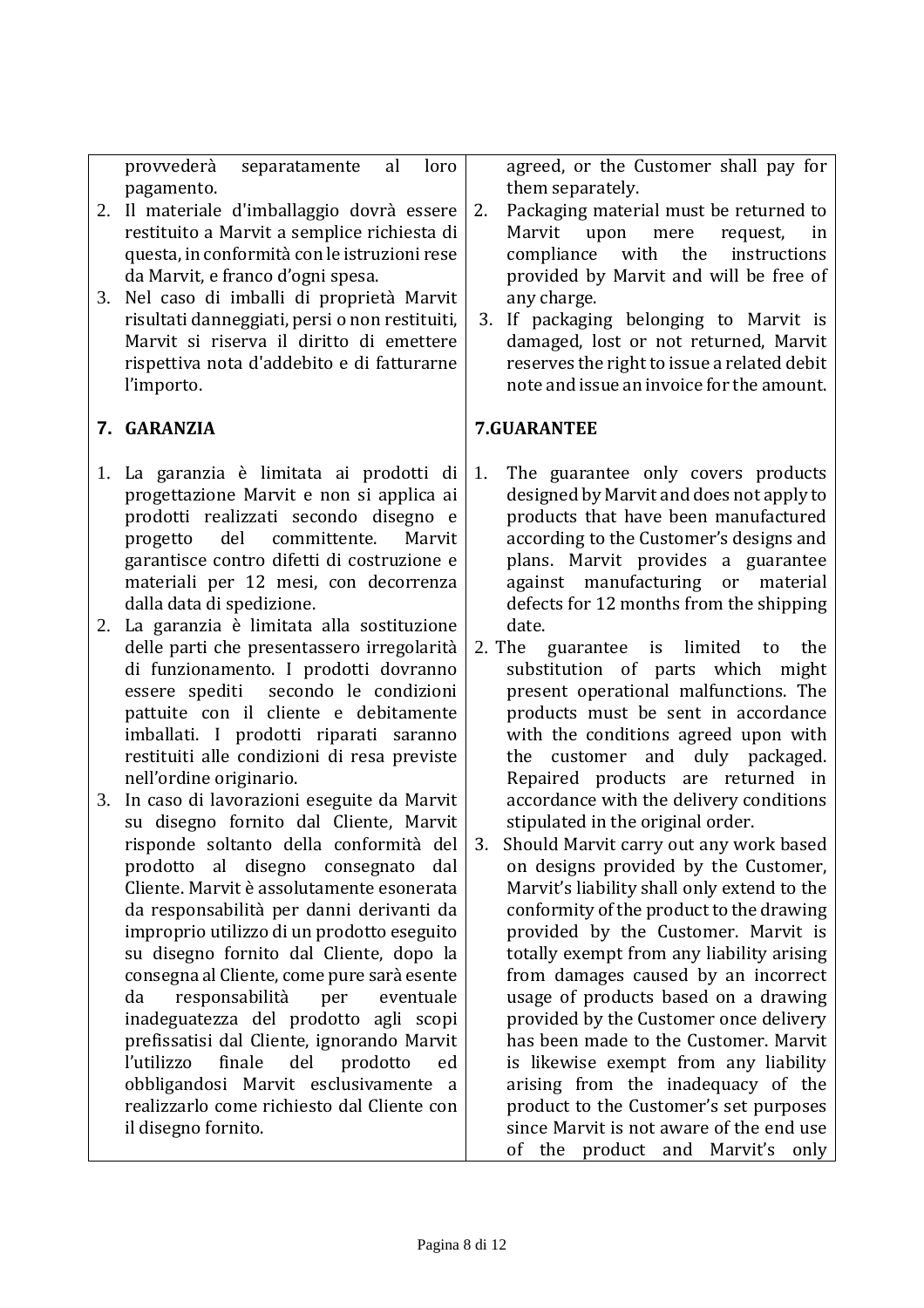- 4. In caso di difetti di funzionamento dei materiali venduti, il contratto si intende pienamente valido, ma le parti difettose verranno sostituite nel più breve tempo possibile senza però dare diritto ad alcun risarcimento di eventuali danni o spese di riparazioni, né alla sospensione dei pagamenti.
- 5. La presente garanzia è limitata agli strumenti ed ai materiali originali, nello stato di fatto nel quale gli stessi saranno forniti da Marvit.
- 6. Eventuali modifiche e/o variazioni che dovessero essere apportate sui prodotti Marvit, dal Cliente e/o da terzi, faranno automaticamente decadere il Cliente dalla garanzia.
- 7. Marvit non sarà ritenuta responsabile per eventuali difetti causati da uso inappropriato o da montaggio, installazione e messa in servizio non corretti, in quanto contrario alla buona regola dell'arte, di competenza del Cliente e/o dell'installatore terzo. A tale riguardo si specifica che, nell'ipotesi in cui Marvit fornisca al Cliente istruzioni specifiche di montaggio, contenenti tolleranze e/o indicazioni sulle modalità di applicazione e/o installazione e/o di utilizzo del prodotto fornito, Marvit sarà esente da responsabilità per qualunque danno cagionato dalla violazione delle predette istruzioni.

## **8. DENUNZIA DEI VIZI**

- 1. Decorsi otto giorni dalla loro consegna, i prodotti oggetto di fornitura si considereranno accettati senza riserve e collaudati, ad ogni effetto di legge.
- 2. La denunzia dovrà essere fatta esclusivamente a mezzo di lettera raccomandata con ricevuta di ritorno e dovrà contenere la specificazione

obligation is to create the product based on the design provided by the Customer.

- 4. If there are operational defects in materials sold, the Contract is deemed fully valid, but the faulty parts will be replaced in the shortest time possible without, however, affording any rights to any compensation for any damages or repair costs, or to any suspension of payments.
- 5. This guarantee is limited to the instruments and original materials, in the actual conditions in which they are supplied by Marvit.
- 6. Any changes and/or modifications which might be made to Marvit products by the Customer and/or third parties will result in immediate invalidation of the Guarantee for the Customer.
- 7. Marvit will not be held responsible for any defects caused by inappropriate use or incorrect assembly, installation or setting up as this is contrary to the rules of good practice that the Customer and/or third-party installer should observe. To this end, it should be borne in mind that, should Marvit provide the Customer with specific assembly instructions pertaining to tolerances and/or indications on how the product should be applied and/or installed and/or used, Marvit will not be answerable for any damages caused by failure to abide by these instructions.

## **8. REPORTING DEFECTS**

- 1. The supplied products will, to all intents and purposes in law, be deemed as tested and accepted without reservation, once eight days have elapsed after delivery.
- 2. Reports must be made exclusively via registered letter with return receipt and must contain detailed explanations of the reported faults and/or defects.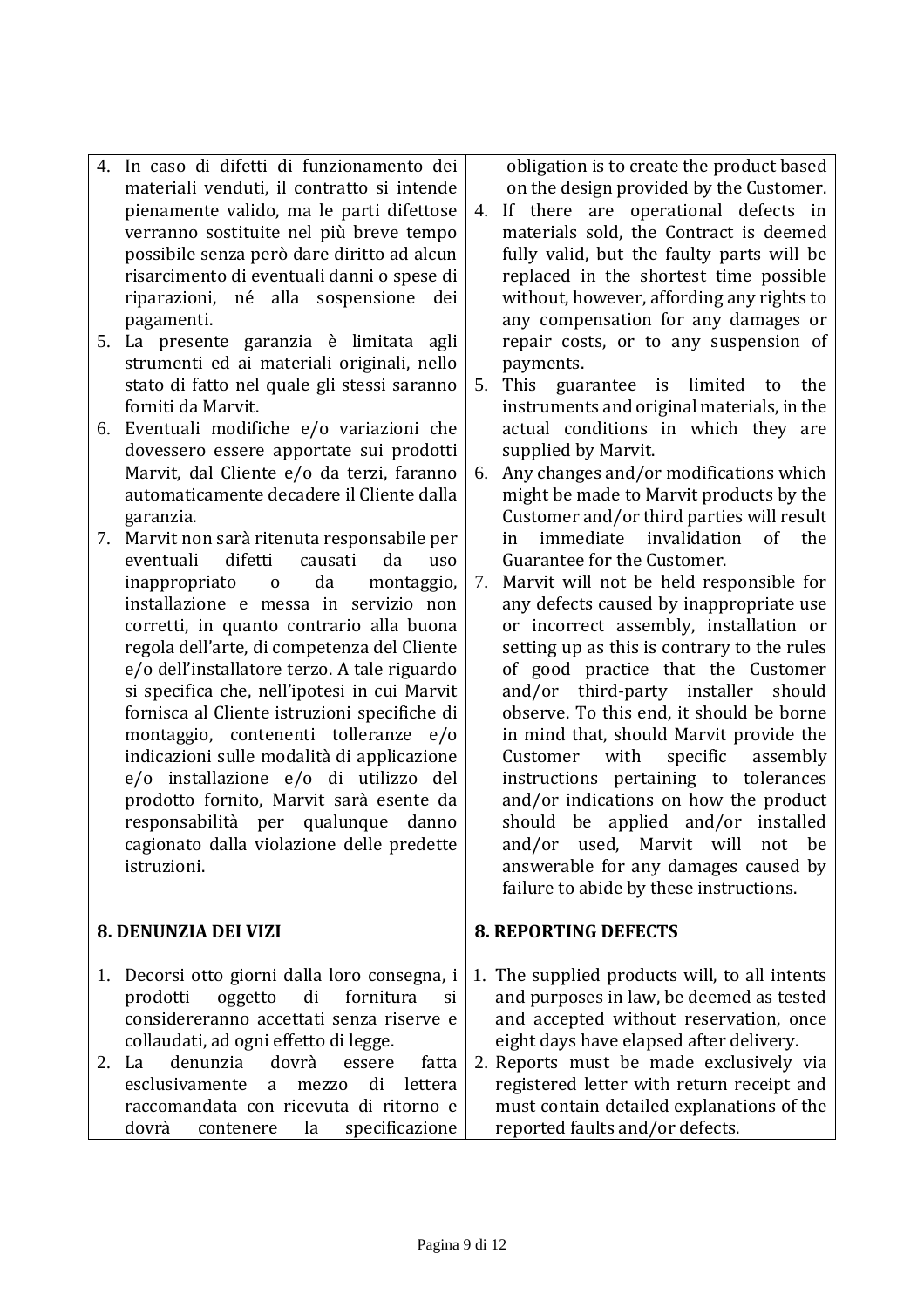denunziati.

- 3. Il Cliente ha l'onere di consegnare a Marvit, nei tre giorni lavorativi successivi alla denunzia, un campione del prodotto ritenuto difettoso. In mancanza la denuncia non potrà essere presa in considerazione da Marvit.
- 4. Il Cliente non potrà, in alcun caso, effettuare resi di merce, che non siano stati previamente autorizzati per iscritto da Marvit e solo dopo che abbia provveduto alle necessarie verifiche.
- 5. In caso di resi non autorizzati, le spese di rispedizione e/o giacenza della merce saranno addebitati al Cliente.

# **9. PENALITA'**

Non si accettano ordinazioni che comportino penalità. L'eventuale accettazione di ordini, all'interno dei quali il Cliente abbia collocato clausole inerenti a penalità, non implica accettazione tacita della penalità, dovendo l'accettazione di penalità, da parte di Marvit, risultare per iscritto ed in forma espressa.

Parimenti non si accettano penalità derivanti da reclami senza essere state prima discusse ed approvate da Marvit. Pertanto, le eventuali fatture provenienti dal Cliente contenenti penalità dovranno intendersi automaticamente respinte, ove appunto non preventivamente discusse ed approvate da Marvit.

# **10. IMMAGAZZINAGGIO**

Quando la spedizione dei materiali è ritardata a richiesta del Cliente, Marvit addebiterà le spese di immagazzinaggio sostenute. Marvit si riserva comunque il diritto di fatturare i materiali immagazzinati.

- dettagliata dei vizi e/o dei difetti 3. The Customer is obliged to deliver to Marvit a sample of the product regarded as defective within three working days after the report has been made. If this does not occur, the report cannot be taken into consideration by Marvit.
	- 4. The Customer cannot, under any circumstances, return goods, unless this has been authorised by Marvit in advance in writing, and only after the appropriate checks have been run.
	- 5. If unauthorised returns are made, the cost of re-forwarding and/or storage of the goods in the warehouse will be charged to the Customer.

# **9. PENALTIES**

Orders which include penalty clauses will not be accepted. The acceptance of any orders in which the Customer has included penalty clauses does not imply tacit acceptance of the penalty on Marvit's part. Should Marvit accept any penalty clauses, it will only do so in writing, specifying its express consent.

Likewise, Marvit will not accept any penalties arising from complaints which have not been first discussed with and approved by it. Therefore, any invoices sent in by the Customer and containing penalties will be automatically rejected, unless these penalties have been discussed with and approved by Marvit beforehand.

# **10. STORAGE**

When the forwarding of materials is delayed upon request from the Customer, Marvit will charge for the storage costs incurred. Marvit, nevertheless, reserves the right to issue invoices for stored materials.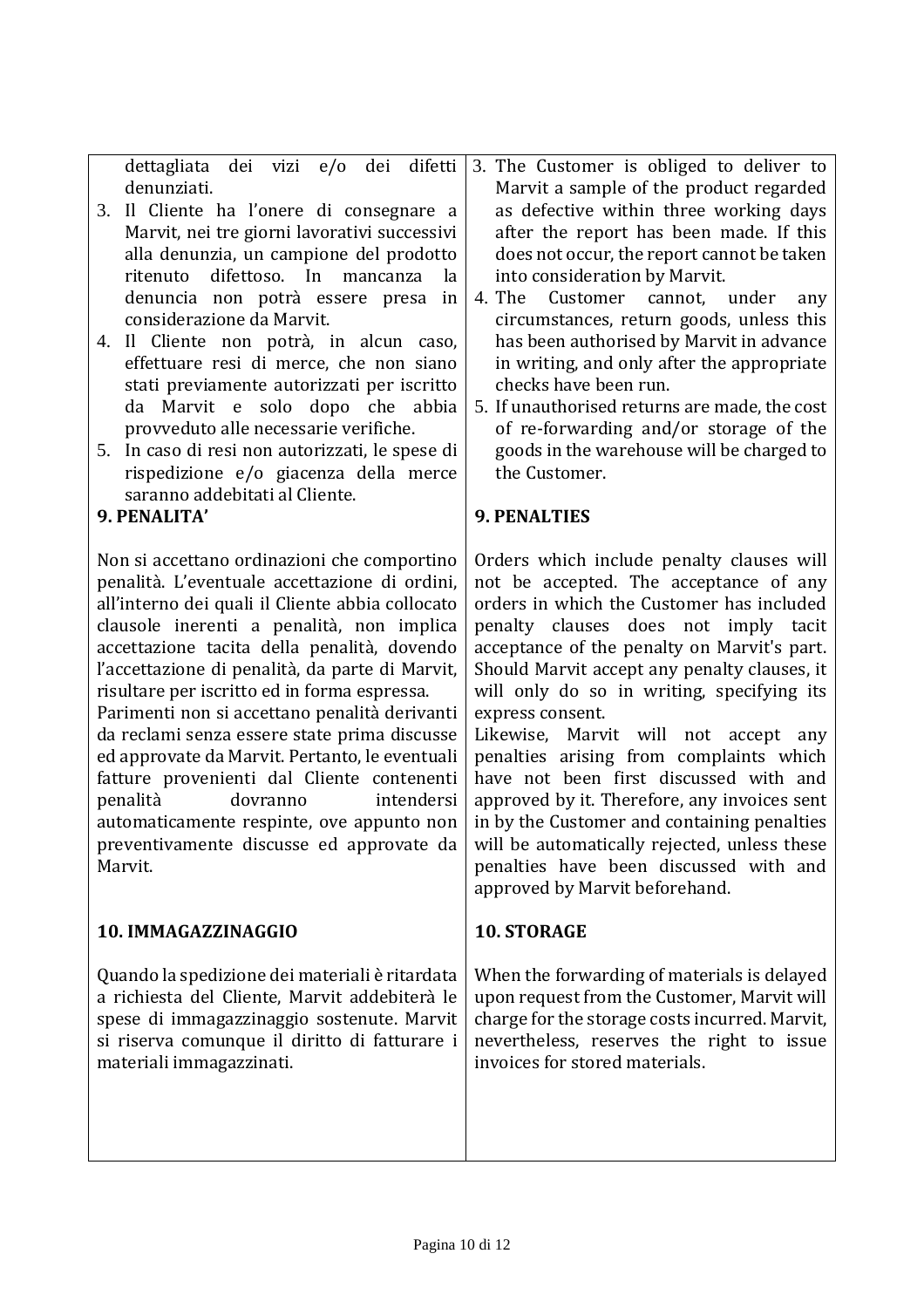| <b>11. MODIFICHE COSTRUTTIVE</b>                                                                                                                                                                                                                                                                          | 11. MANUFACTURING MODIFICATIONS                                                                                                                                                                                                                                                                                             |
|-----------------------------------------------------------------------------------------------------------------------------------------------------------------------------------------------------------------------------------------------------------------------------------------------------------|-----------------------------------------------------------------------------------------------------------------------------------------------------------------------------------------------------------------------------------------------------------------------------------------------------------------------------|
| La società si riserva il diritto di apportare ai<br>propri prodotti le modifiche costruttive che<br>ritenga necessarie o utili.                                                                                                                                                                           | The Company reserves the right to make any<br>manufacturing modifications to its products<br>that it deems necessary or useful.                                                                                                                                                                                             |
| <b>12. INCARICATI ALLE VENDITE</b>                                                                                                                                                                                                                                                                        | <b>12. SALES AGENTS</b>                                                                                                                                                                                                                                                                                                     |
| agenti preposti alle vendite,<br>Gli<br>i<br>concessionari e gli intermediari<br>sono<br>qualsiasi<br>di<br>potere<br>sprovvisti<br>di<br>rappresentanza e pertanto ogni assunzione di<br>obbligazioni da parte loro vincolerà essi solo<br>e non Marvit nei confronti del Cliente.                       | Sales<br>agents, concessionaires<br>and<br>intermediaries<br>absolutely<br>have<br>no<br>representative powers and therefore any<br>assumption of obligations on their part with<br>regard to the Customer will only be binding<br>on them and not on Marvit.                                                               |
| 13. MODIFICAZIONI                                                                                                                                                                                                                                                                                         | <b>13. AMENDMENTS</b>                                                                                                                                                                                                                                                                                                       |
| Qualsiasi modificazione alle<br>presenti<br>condizioni generali di vendita dovrà essere<br>apportata e provata esclusivamente per<br>iscritto.                                                                                                                                                            | amendments<br>these<br>Any<br>to<br>general<br>conditions of sale must be made and<br>approved exclusively in writing.                                                                                                                                                                                                      |
| <b>14. LEGGE APPLICABILE</b>                                                                                                                                                                                                                                                                              | <b>14. APPLICABLE LAW</b>                                                                                                                                                                                                                                                                                                   |
| In ogni caso, i singoli rapporti di fornitura tra<br>Marvit ed il Cliente saranno<br>sempre<br>disciplinati dalla Legge Italiana.                                                                                                                                                                         | cases, each individual supply<br>all<br>In<br>relationship between Marvit and its Clients<br>will always be governed under Italian Law.                                                                                                                                                                                     |
| <b>15. FORO CONVENZIONALE</b>                                                                                                                                                                                                                                                                             | <b>15. COURT OF JURISDICTION</b>                                                                                                                                                                                                                                                                                            |
| Qualsiasi controversia relativa alla validità,<br>interpretazione, esecuzione, risoluzione delle<br>presenti condizioni di vendita così come del<br>singolo contratto di vendita concluso fra<br>sarà attribuita<br>alla<br>Marvit<br>Cliente<br>$\mathbf{e}$<br>competenza esclusiva del Foro di Ancona. | dispute relating to the validity,<br>Any<br>interpretation, execution and termination of<br>these conditions of sale and similarly to any<br>individual<br>sale contract<br>entered<br>into<br>between Marvit and the Customer shall be<br>attributed exclusively to the Courts in<br>Ancona.                               |
| <b>16. PRIVACY</b>                                                                                                                                                                                                                                                                                        | <b>16. PRIVACY</b>                                                                                                                                                                                                                                                                                                          |
| Marvit ed i propri Clienti acconsentono, ai<br>sensi della vigente normativa, che i propri dati<br>personali siano oggetto di trattamento<br>dell'altra parte, purché detto trattamento<br>avvenga ai fini dell'esecuzione del rapporto di<br>fornitura e nel pieno rispetto della normativa              | Marvit and its Customers agree, pursuant to<br>the laws in force, that their personal data<br>may be processed by the other party, on<br>condition that such processing is carried out<br>for the purpose of implementing the supply<br>relationship and in full compliance with<br>regulations governing the protection of |